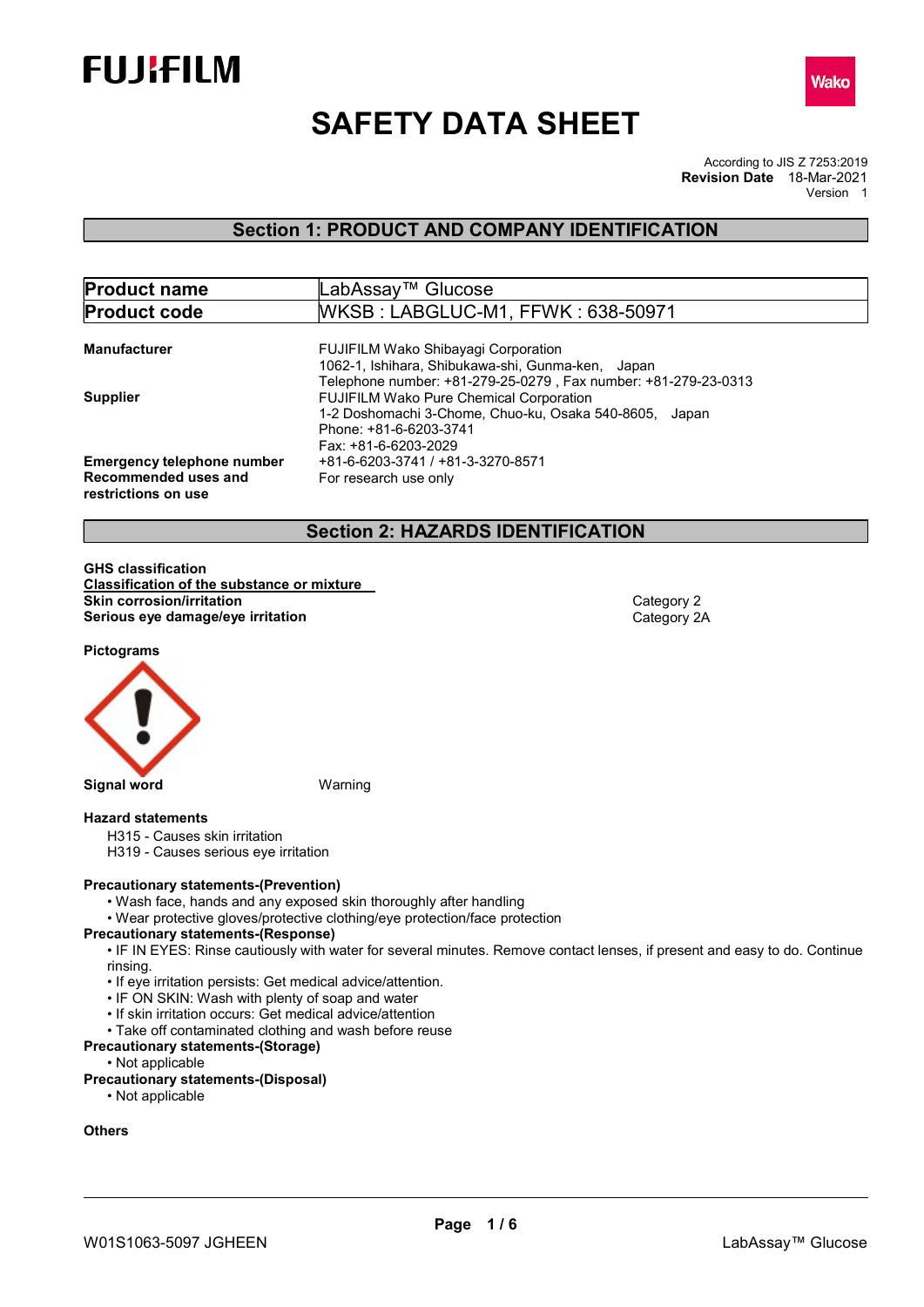#### Other hazards Not available

## Section 3: COMPOSITION/INFORMATION ON INGREDIENTS

#### Single Substance or Mixture Kit (Set of mixtures)

| <b>Chemical Name</b>        | Weight-%                 | Molecular weight | <b>ENCS</b> | <b>ISHL No.</b> | <b>CAS RN</b> |
|-----------------------------|--------------------------|------------------|-------------|-----------------|---------------|
| <b>Buffer Solution</b>      |                          | N/A              | N/A         | N/A             | N/A-63-5097-1 |
| Chromogen Substrate         |                          | N/A              | N/A         | N/A             | N/A-63-5097-2 |
| Standard Solution I         |                          | N/A              | N/A         | N/A             | N/A-63-5097-3 |
| <b>Standard Solution II</b> | $\overline{\phantom{0}}$ | N/A              | N/A         | N/A             | N/A-63-5097-4 |

Impurities and/or Additives: Phenol 0.05 %, 4-Aminoantipyrine 1-25 %, Mutarotase <1 %, Glucose Oxidase <1 %, Peroxidase <1 %, Ascorbic Oxidase <1 %

Substances Remarks: The composition considered to be hazardous are listed in the above. The remaining ingredients are not hazardous substances, or exist at below reportable level.

Section 4: FIRST AID MEASURES

#### Inhalation

Remove to fresh air. If symptoms persist, call a physician.

#### Skin contact

Wash off immediately with soap and plenty of water. If symptoms persist, call a physician.

#### Eye contact

IF IN EYES: Rinse cautiously with water for several minutes. Remove contact lenses, if present and easy to do. Continue rinsing. Immediate medical attention is required.

#### Ingestion

Rinse mouth. Never give anything by mouth to an unconscious person. Call a physician or poison control center immediately. Do not induce vomiting without medical advice.

#### Protection of first-aiders

Use personal protective equipment as required.

## Section 5: FIRE FIGHTING MEASURES

#### Suitable extinguishing media

Water spray (fog), Carbon dioxide (CO2), Foam, Extinguishing powder, Sand

Unsuitable extinguishing media

No information available

#### Specific hazards arising from the chemical product

Thermal decomposition can lead to release of irritating and toxic gases and vapors.

Special extinguishing method

#### No information available

#### Special protective actions for

fire-fighters

Use personal protective equipment as required. Firefighters should wear self-contained breathing apparatus and full firefighting turnout gear.

## Section 6: ACCIDENTAL RELEASE MEASURES

#### Personal precautions, protective equipment and emergency procedures

For indoor, provide adequate ventilation process until the end of working. Deny unnecessary entry other than the people involved by, for example, using a rope. While working, wear appropriate protective equipments to avoid adhering it on skin, or inhaling the gas. Work from windward, and retract the people downwind.

#### Environmental precautions

To be careful not discharged to the environment without being properly handled waste water contaminated.

#### Methods and materials for contaminent and methods and materials for cleaning up

Absorb dry sand, earth, sawdust and the waste. Collect empty container that can be sealed.

## Recoverly, neutralization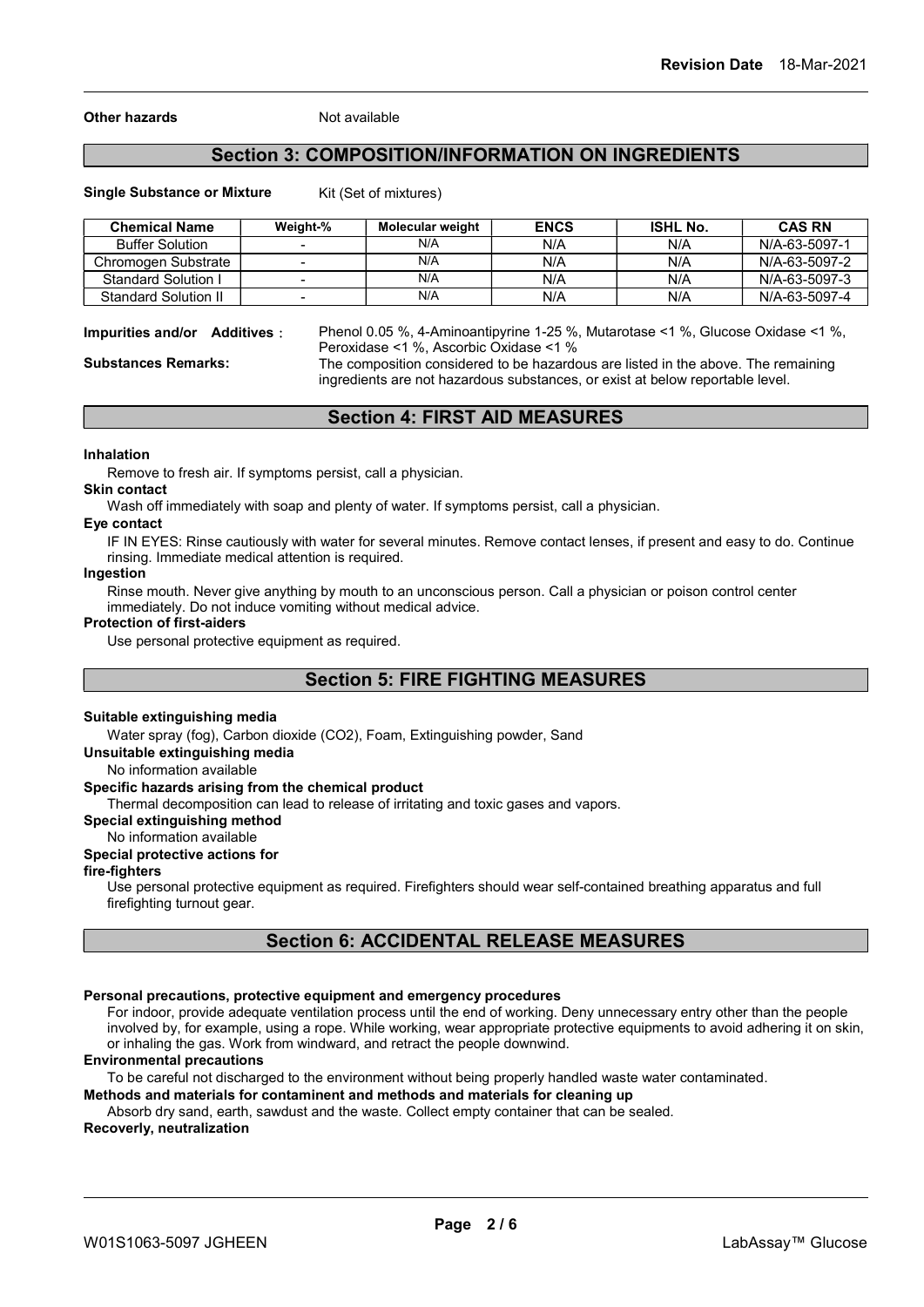#### No information available

#### Secondary disaster prevention measures

Clean contaminated objects and areas thoroughly observing environmental regulations.

## Section 7: HANDLING AND STORAGE

### **Handling**

### Technical measures

Use with local exhaust ventilation.

#### **Precautions**

Do not rough handling containers, such as upsetting, falling, giving a shock, and dragging. Prevent leakage, overflow, and scattering. Not to generate steam and dust in vain. Seal the container after use. After handling, wash hands and face, and then gargle. In places other than those specified, should not be smoking or eating and drinking. Should not be brought contaminated protective equipment and gloves to rest stops. Deny unnecessary entry of non-emergency personnel to the handling area.

#### Safety handling precautions

Use personal protective equipment as required.

#### **Storage**

Safe storage conditions

Safe packaging material Polyethylene, vial

Storage conditions Store away from sunlight in a cool (2-10 °C) well-ventilated dry place. Incompatible substances Strong oxidizing agents

## Section 8: EXPOSURE CONTROLS/PERSONAL PROTECTION

#### Engineering controls

In case of indoor workplace, seal the source or use a local exhaust system. Provide the safety shower facility, and handand eye-wash facility. And display their position clearly.

**Exposure limits** This product, as supplied, does not contain any hazardous materials with occupational exposure limits established by the region specific regulatory bodies.

#### Personal protective equipment

**Respiratory protection** Protective mask Hand protection **Protection** Protection gloves Skin and body protection Long-sleeved work clothes

Eye protection **protective eyeglasses or chemical safety goggles** 

#### General hygiene considerations

Handle in accordance with good industrial hygiene and safety practice.

## Section 9: PHYSICAL AND CHEMICAL PROPERTIES

#### Form

| Appearance                                             | Kit (Set of mixtures) |
|--------------------------------------------------------|-----------------------|
| Odor                                                   | No data available     |
| Melting point/freezing point                           | No data available     |
| Boiling point, initial boiling point and boiling range | No data available     |
| Flammability                                           | No data available     |
| <b>Evaporation rate:</b>                               | No data available     |
| Flammability (solid, gas):                             | No data available     |
| Upper/lower flammability or                            |                       |
| explosive limits                                       |                       |
| Upper:                                                 | No data available     |
| Lower:                                                 | No data available     |
| <b>Flash point</b>                                     | No data available     |
| Auto-ignition temperature:                             | No data available     |
| <b>Decomposition temperature:</b>                      | No data available     |
| рH                                                     | No data available     |
| Viscosity (coefficient of viscosity)                   | No data available     |
| <b>Dynamic viscosity</b>                               | No data available     |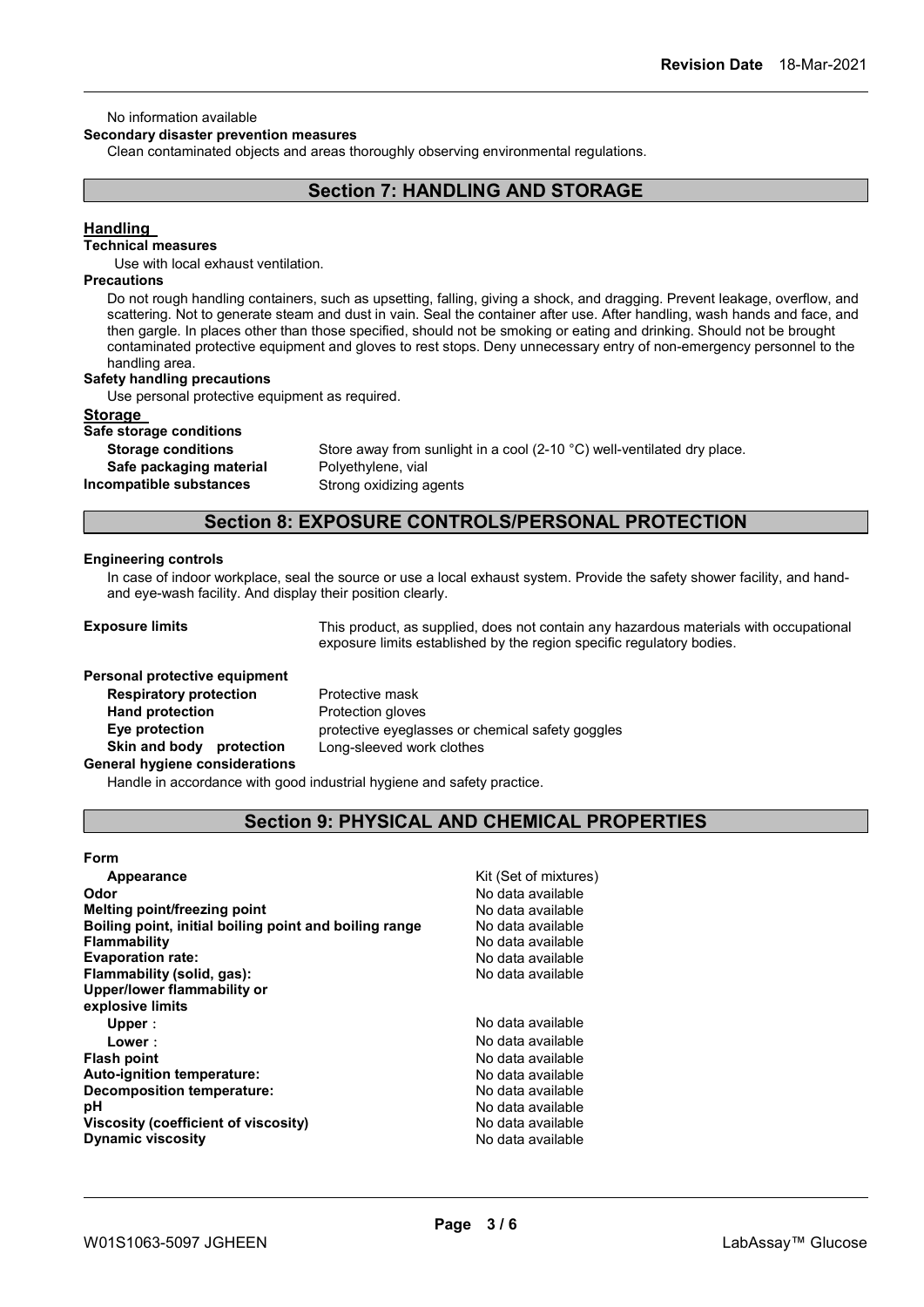Solubilities water: soluble . n-Octanol/water partition coefficient: (log Pow) No data available **Vapour pressure No data available** No data available Specific Gravity / Relative density<br>
Vapour density<br>
Vapour density<br>
No data available Vapour density **Particle characteristics** No data available

## Section 10: STABILITY AND REACTIVITY

**Stability Reactivity No data available No data available No data available** Chemical stability **Stable under recommended storage conditions.** Hazardous reactions None under normal processing Conditions to avoid Extremes of temperature and direct sunlight Incompatible materials Strong oxidizing agents Hazardous decomposition products Carbon monooxide (CO), Carbon dioxide (CO2), Nitrogen oxides (NOx), Sulfur oxides (SOx), Phosphorus oxide

## Section 11: TOXICOLOGICAL INFORMATION

#### Acute toxicity

| <b>Oral LD50</b>                                              | <b>Dermal LD50</b> | <b>Inhalation LC50</b> |
|---------------------------------------------------------------|--------------------|------------------------|
| 1700mg/kg (Rat)                                               | N/A                | N/A                    |
|                                                               | No data available  |                        |
| Serious eye damage/ irritation                                | No data available  |                        |
| <b>Respiratory or skin sensitization</b><br>No data available |                    |                        |
| Reproductive cell mutagenicity                                | No data available  |                        |
|                                                               | No data available  |                        |
|                                                               |                    |                        |
|                                                               |                    |                        |

| No data available |
|-------------------|
| No data available |
| No data available |
| No data available |
|                   |

## Section 12: ECOLOGICAL INFORMATION

Persistence and degradability **No. 1988** No information available **Bioaccumulative potential No information available** Mobility in soil and the number of the No information available model in the North State of the North State of No Hazard to the ozone layer Notifiant Controller Note No information available

**Ecotoxicity No information available No information available** 

**Other data** No data available **No data available** No data available

## Section 13: DISPOSAL CONSIDERATIONS

#### Waste from residues

Disposal should be in accordance with applicable regional, national and local laws and regulations. Contaminated container and contaminated packaging

Disposal should be in accordance with applicable regional, national and local laws and regulations.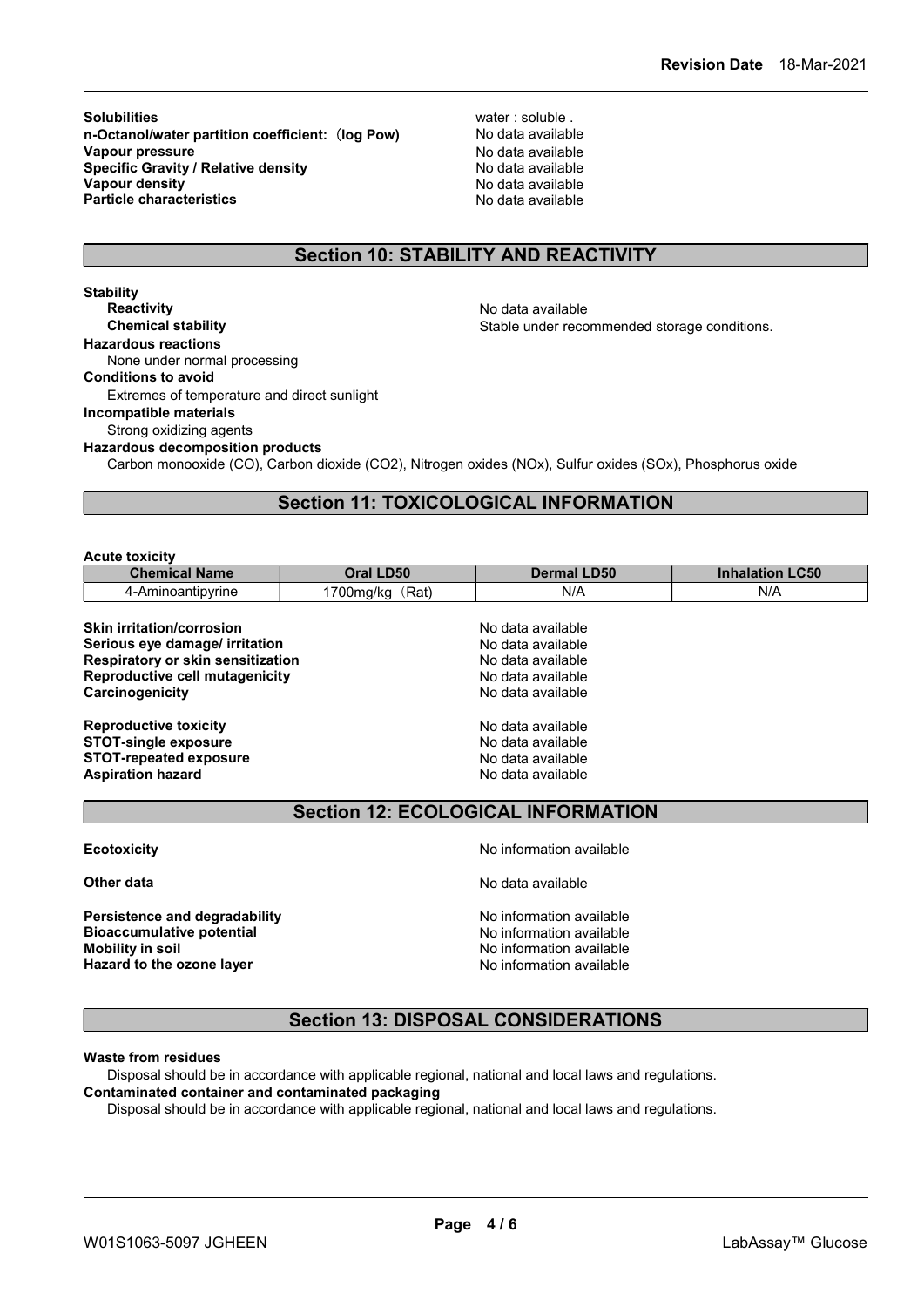## Section 14: TRANSPORT INFORMATION

| <b>ADR/RID</b>                                           | Not regulated                                                            |
|----------------------------------------------------------|--------------------------------------------------------------------------|
| <b>UN number</b>                                         |                                                                          |
| Proper shipping name:                                    |                                                                          |
| <b>UN classfication</b>                                  |                                                                          |
| <b>Subsidiary hazard class</b>                           |                                                                          |
| Packing group                                            |                                                                          |
| <b>Marine pollutant</b>                                  | Not applicable                                                           |
| <b>IMDG</b>                                              | Not regulated                                                            |
| <b>UN number</b>                                         |                                                                          |
| Proper shipping name:                                    |                                                                          |
| <b>UN classfication</b>                                  |                                                                          |
| <b>Subsidiary hazard class</b>                           |                                                                          |
| <b>Packing group</b>                                     |                                                                          |
| <b>Marine pollutant (Sea)</b>                            | Not applicable                                                           |
| Transport in bulk according to No information available  |                                                                          |
| Annex II of MARPOL 73/78 and<br>the IBC Code             |                                                                          |
| <b>IATA</b>                                              | Not regulated                                                            |
| <b>UN number</b>                                         |                                                                          |
| Proper shipping name:                                    |                                                                          |
| <b>UN classfication</b>                                  |                                                                          |
| <b>Subsidiary hazard class</b>                           |                                                                          |
| <b>Packing group</b>                                     |                                                                          |
| <b>Environmentally Hazardous</b>                         | Not applicable                                                           |
| <b>Substance</b>                                         |                                                                          |
|                                                          | <b>Section 15: REGULATORY INFORMATION</b>                                |
|                                                          |                                                                          |
| <b>International Inventories</b>                         |                                                                          |
| <b>EINECS/ELINCS</b>                                     |                                                                          |
| <b>TSCA</b>                                              |                                                                          |
|                                                          |                                                                          |
| Japanese regulations                                     |                                                                          |
| <b>Fire Service Act</b>                                  | Not applicable                                                           |
| <b>Poisonous and Deleterious</b>                         | Not applicable                                                           |
| <b>Substances Control Law</b>                            |                                                                          |
| Industrial Safety and Health ActNot applicable           |                                                                          |
| Regulations for the carriage<br>and storage of dangerous | Not applicable                                                           |
| goods in ship                                            |                                                                          |
| <b>Civil Aeronautics Law</b>                             | Not applicable                                                           |
| <b>Marine Pollution Prevention Law</b>                   | Enforcement ordinance Appendix No. 1 Noxious liquid substance Category Y |
| Pollutant Release and Transfer Not applicable            |                                                                          |
| <b>Register Law</b>                                      |                                                                          |
| <b>Water Pollution Control Act</b>                       | Specified substances(Law Art.2 Para.4, Enforcement Order Art.3-3)        |
|                                                          |                                                                          |

## Section 16: OTHER INFORMATION

| Key literature references and | NITE: National Institute of Technology and Evaluation (JAPAN)                   |
|-------------------------------|---------------------------------------------------------------------------------|
| sources for data etc.         | http://www.safe.nite.go.jp/japan/db.html                                        |
|                               | <b>IATA dangerous Goods Regulations</b>                                         |
|                               | RTECS: Registry of Toxic Effects of Chemical Substances                         |
|                               | Japan Industrial Safety and Health Association GHS Model SDS                    |
|                               | Dictionary of Synthetic Oraganic Chemistry, SSOCJ, Koudansha Scientific Co.Ltd. |
|                               | Chemical Dictionary, Kyouritsu Publishing Co., Ltd.                             |
|                               | etc                                                                             |